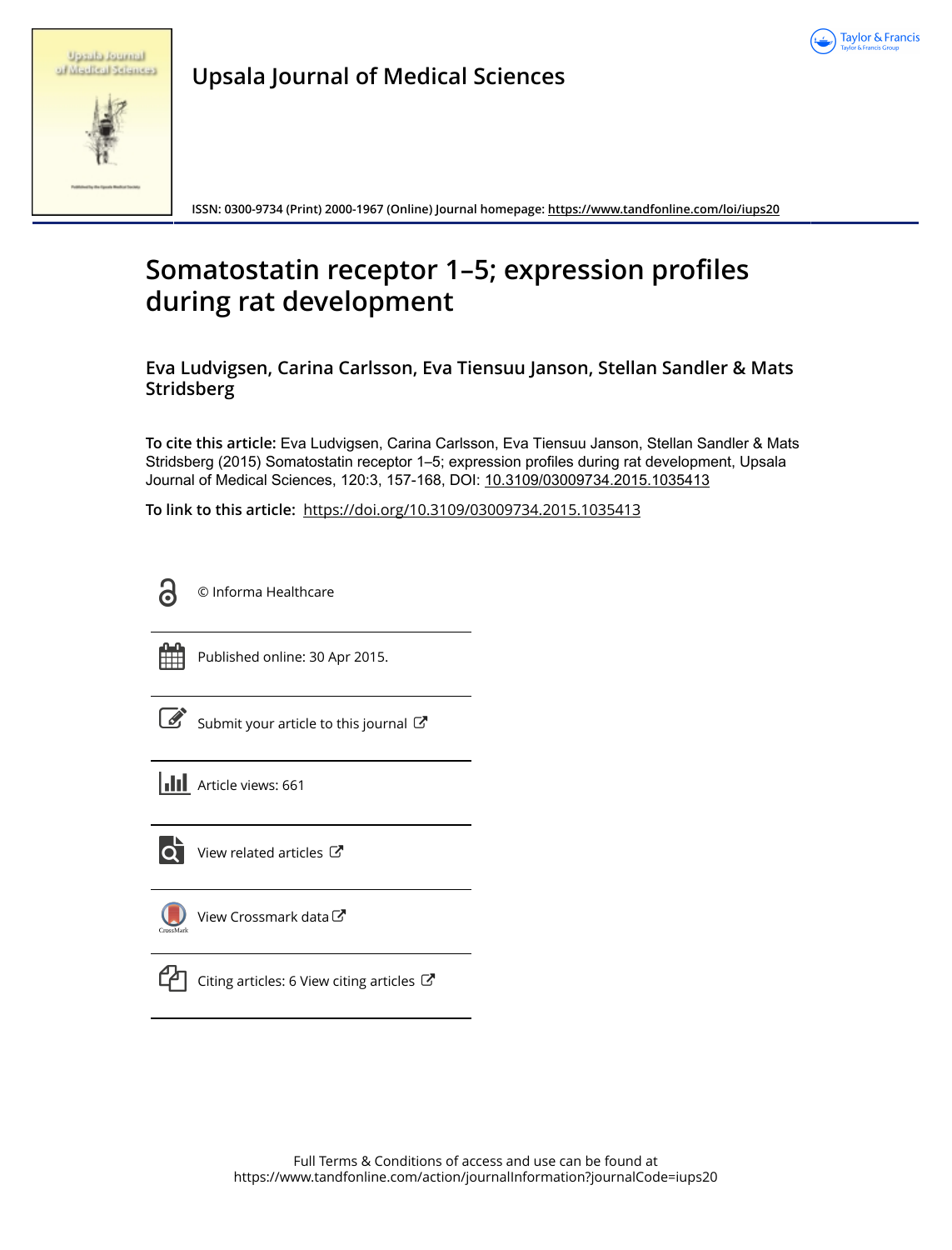# ORIGINAL ARTICLE

# Somatostatin receptor 1–5; expression profiles during rat development

# EVA LUDVIGSEN<sup>1</sup>, CARINA CARLSSON<sup>1</sup>, EVA TIENSUU JANSON<sup>2</sup>, STELLAN SANDLER<sup>1</sup> & MATS STRIDSBERG<sup>2</sup>

<sup>1</sup>Department of Medical Cell Biology, Uppsala University, Uppsala, Sweden, and <sup>2</sup>Department of Medical Sciences, Uppsala University, Uppsala, Sweden

#### Abstract

Background. Somatostatin acts through five receptor subtypes (SSTRs 1–5). We aimed to investigate SSTRs mRNA expression and protein distribution in whole rat embryos, with special emphasis on the pancreas.

Material and methods. Rat embryos were collected on embryonal days 10, 11, 12, 14, 15, 17, 19, 21, and at birth. Presence of SSTRs was investigated with RT-PCR techniques and immunohistochemistry.

Results. There was no SSTR5 mRNA expression in the whole rat embryos. All SSTR1–5 proteins were observed at embryonal day 10, but the localization varied between the different subtypes. From day 11 to birth SSTRs protein presence increased with time in major structures such as skin and cartilage. It remained similar over time in the heart and liver. In the fetal pancreas mRNA expression of SSTR2 and 4 was detected at day 14, and there was an increase up to birth. Only SSTR1 protein colocalized to a higher extent with the islet hormones studied. SSTR2 was present in all islet endocrine cells except for  $\beta$ -cells. In contrast, the immunostaining for SSTR3–4 was co-localized with insulin and PP, and, finally, SSTR5 with glucagon and pancreatic polypeptide. In mRNA isolated from whole rat embryos SSTR1–2 and SSTR4 expression showed a peak at day 14, while SSTR3 mRNA was not present until day 15.

Conclusion. The present data suggest a role for SSTRs during the development of the rat embryo. Subsequent functional studies may elucidate regulatory roles of specific SSTRs for the growth and differentiation of the pancreas as well as other organs.

Key words: Development, mRNA expression, pancreas, rat embryo, somatostatin receptors

### Introduction

Somatostatin is a cyclic polypeptide hormone with two biologically active forms, somatostatin-14 and the Nterminal extended version, somatostatin-28. The hormone was initially described in the brain, but is today known to exist in a variety of tissues and organs ([1](#page-11-0)-[3](#page-11-0)). The peptide is known to inhibit secretion of hormones from endocrine cells associated with growth, development, and metabolism ([2](#page-11-0),[3](#page-11-0)). The inhibitory effects of somatostatin are mediated by specific G-protein coupled membrane receptors (SSTRs). These SSTRs are able to activate a variety of intracellular signalling mechanisms, leading to different cellular responses. To date five mammalian SSTRs have been cloned, studied,

and named according to the order of identification [\(4-7\)](#page-11-0). They are distinguished by their pharmacological specificity for different somatostatin analogues, tissue distribution, regulation, and intracellular signalling pathways [\(2,3,8](#page-11-0)). Inhibition of hormone secretion and growth is mainly considered to be mediated by SSTR1, SSTR2, and SSTR5 ([9,10\)](#page-11-0). In the pancreas, decreasedinsulin secretionis thought tobe regulatedvia SSTR5,whiledecreased glucagonsecretionismediated via SSTR2 ([11](#page-11-0)[,12\)](#page-12-0). Inhibition of growth hormone secretion is more complex and is considered to be a combined effect of signalling through both SSTR2 and SSTR5 [\(13](#page-12-0)). Moreover, signalling via SSTR2 and SSTR3 is believed to be involved in apoptosis [\(14,15\)](#page-12-0). So far, not much is known about the functional

(Received 19 February 2015; accepted 11 March 2015) ISSN 0300-9734 print/ISSN 2000-1967 online © 2015 Informa Healthcare DOI: 10.3109/03009734.2015.1035413

Correspondence: Dr Mats Stridsberg, Department of Medical Sciences, Akademiska sjukhuset, Ing 40, 5 tr, 751 85 Uppsala, Sweden. Fax: +46 18 552562. E-mail: [Mats.Stridsberg@medsci.uu.se](mailto:Mats.Stridsberg@medsci.uu.se)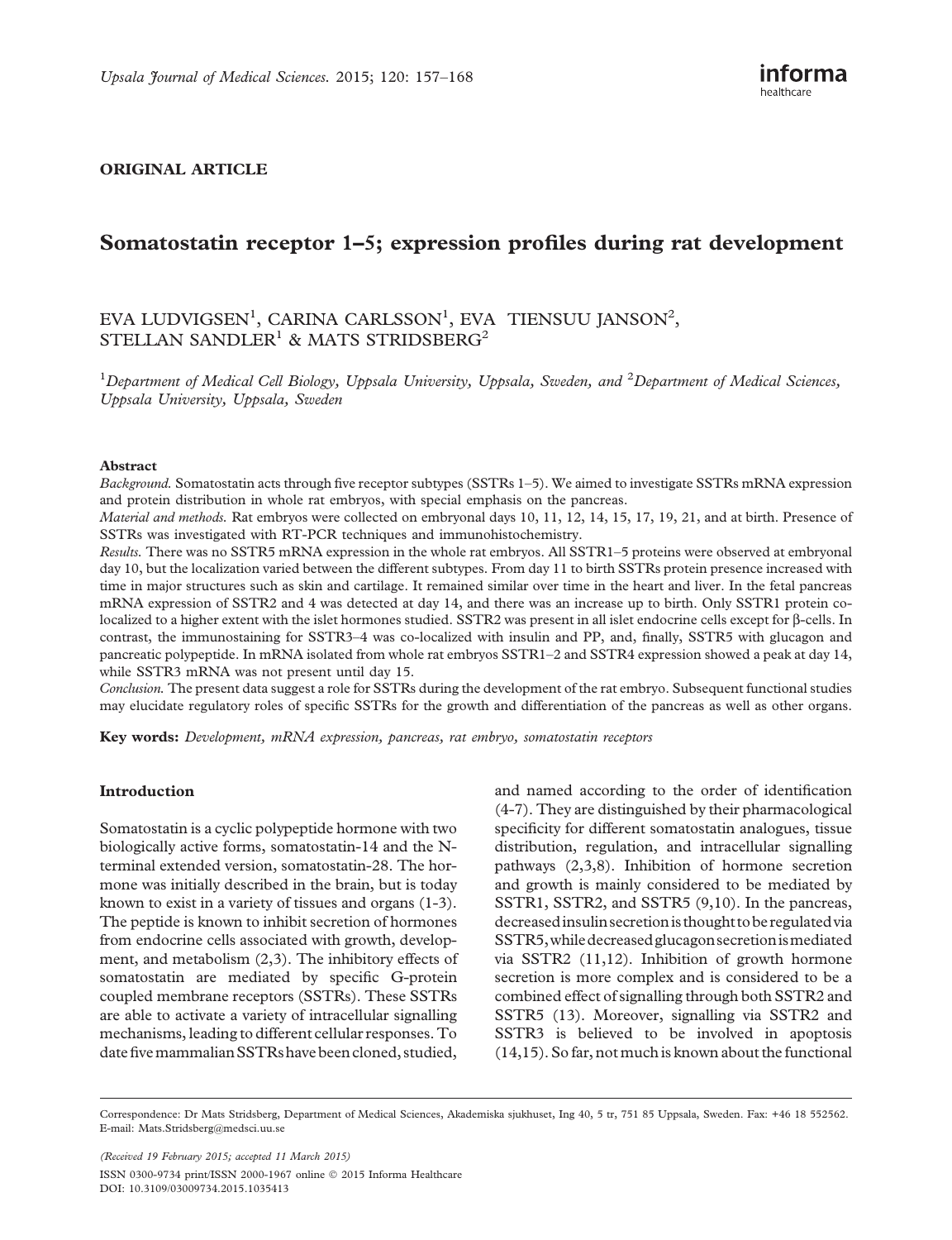effects mediated via SSTR4. There are reasons to believe that two or more SSTRs may operate together to elicit specific functions, whichis supported by the fact that several SSTRs are expressed in the same tissues or organs [\(2,](#page-11-0)[16,17\)](#page-12-0), and recent findings also support the idea of cross-talk between different SSTRs ([18,19](#page-12-0)).

Previous studies on SSTRs distribution have mainly focused on tissues or organs from adult animals. However, some studies have implied a critical role for somatostatin and its receptors during embryonic development in different species ([20](#page-12-0)-[23\)](#page-12-0). Regional distribution of SSTR mRNAs in the rat brain at embryonic day 17–18 has been investigated using in situ hybridization [\(23](#page-12-0)). High expression of SSTR3 mRNA and low expression of SSTR1 and SSTR2 mRNAs were demonstrated, whereas SSTR4 and SSTR5 mRNAs were absent in distinct areas of the brain. In the adult rat brain the SSTR mRNAs were highly expressed, and it was suggested that some SSTRs might play an important role during neurogenesis ([23](#page-12-0)). During early neurogenesis in the rat SSTRs were present in a transient manner, with a peak around embryonal day 14, and it was suggested that the transient expression of SSTRs was associated with critical episodes in the development of a cohort of neurons and that somatostatin may play a fundamental role during neurogenesis ([22](#page-12-0)). Moreover, in a recent study in orange-spotted grouper, the presence of SSTR1–3 and SSTR5 mRNA expression during development was demonstrated ([24](#page-12-0)). However, teleost fish lack SSTR4, but they have SSTR6 instead which is believed to be lost in mammals and birds ([25](#page-12-0)).

The pancreas is a foregut derivative and develops from a dorsal and a ventral outgrowth of the primitive duodenum. In rodents early pancreatic buds become visible around embryonal day 9. Subsequently, the ventral pancreatic bud rotates around the stomach and duodenum and fuses with the dorsal pancreatic bud. During organogenesis, the pancreatic epithelium proliferates and invades the surrounding mesenchyme. Epithelial cells then differentiate into ductal, endocrine, and acinar cells. Cells containing glucagon have been detected as early as embryonic day 9.5, and one day later insulin-containing cells have been demonstrated. Cells secreting somatostatin appeared at day 15, and PP-producing cells were identified at day 18.5 [\(26,27\)](#page-12-0). In the latter context it is interesting that in previous studies of fetal murine pancreases coexpression of more than one of the four major islet hormones during development was observed, but also co-localization with other polypeptides not demonstrated in the adult pancreas ([28\)](#page-12-0). It could be envisaged that embryonic islet cell expression of SSTRs may play a role in the further differentiation of islet cells.

The aim of this study was to follow the mRNA and protein expression profiles of the SSTRs during normal development in rat embryos, with special emphasis on the pancreas, from embryonic day 10.

# Materials and methods

#### Animals

Embryos were obtained from pregnant Sprague Dawley rats (Bomholtgaard Research and Breeding Center, Ry, Denmark) and from a local outbred Sprague Dawley rat strain ([29](#page-12-0)). The animals were housed in a room with a 12-h light/dark cycle and had free access to water and pelleted food. The regional laboratory animal ethics committee in Tierp, Sweden, approved all experiments. Rats were killed by cervical dislocation at embryonic day 10, 11, 12, 14, 15, 17, 19, 21, and at postnatal day 1 (newborn). Embryos were dissected out, and deciduas and membranes were carefully removed. Further dissection of the pancreas was performed on some of the embryos. All whole embryos  $(n = 1-8)$  or pancreases isolated from embryos  $(n = 2-$ 10) of one pregnant rat were pooled and considered as one observation ( $n = 1-3$ ). After birth, RNA from one pancreas of one fetus was treated as one observation. Pancreases from adult animals were used as controls.

#### PCR measurements of SSTR mRNAs, preparation of total RNA

Expression profiles of the SSTR mRNA in both total embryos and embryonic pancreas were studied. Total RNA from embryonic pancreases from pregnant rats  $(n = 15)$  was collected from embryonic day 14 up to birth. Total RNA from either pooled whole embryos or pooled fetal pancreases was isolated using RNeasy mini kits (Qiagen AG, Basel, Switzerland) according to the manufacturer's description. Briefly, embryos or pancreases from embryos of one pregnant rat were homogenized in buffer RLT. Next, 70% ethanol was added to the homogenates, and the samples were mixed and applied to RNeasy mini columns. Homogenates were centrifuged, the flow-through was discarded, and the columns were washed. Membrane-bound RNA was treated with DNase I to exclude chromosomal DNA. Columns were subsequently washed and RNA eluted using RNase-free water. RNA was precipitated with 0.3 M NaAc and ice-cold 99% ethanol, washed and dissolved in water at a final volume of 10 µL.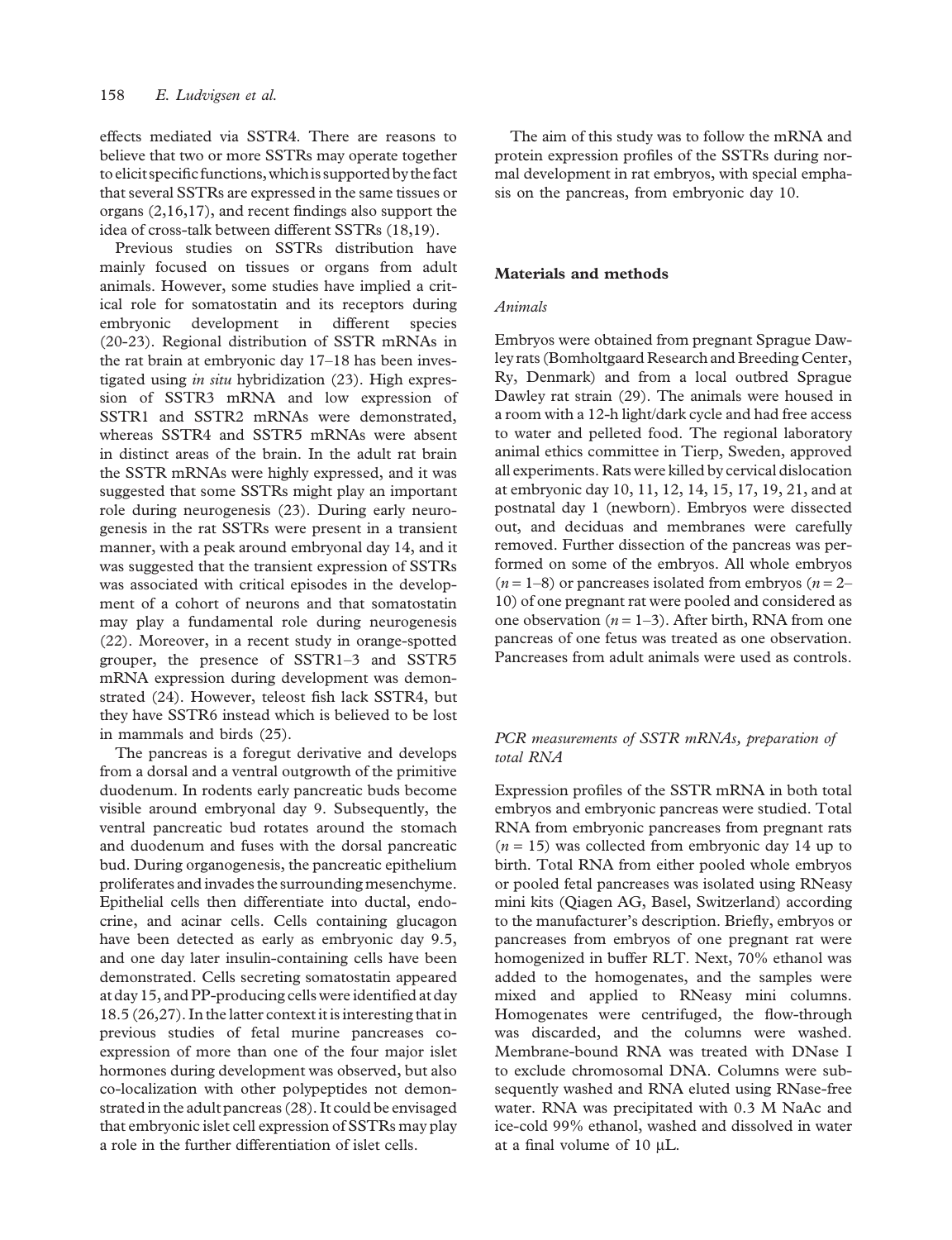#### Preparation of cDNA

Synthesis of cDNA was performed using a Reversed Transcription System (Promega, Madison, WI, USA). For each reaction of 20µL, 9µL of total RNA, 5 mmol/L  $MgCl<sub>2</sub>$ ,  $1 \times$  Reverse transcription buffer, 1 mmol/L of each dNTP, 1 U/µL Recombinant RNasin® ribonuclease inhibitor, 15 U/µg AMV Reverse Transcriptase, and  $0.5 \mu$ g (dT)15 primer were used. The RNA and primers were preincubated for 5 min at  $60^{\circ}$ C, then incubated for 60 min at  $42^{\circ}$ C, followed by 5 min at 99 $\degree$ C, and subsequently stored at  $-20\degree$ C.

#### Analysis of SSTRs mRNA expression

The cDNA synthesized was amplified using a Light-Cycler (Roche Diagnostics GmbH, Mannheim, Germany). Specific primers for the SSTRs were designed by TIB MolBiol (Berlin, Germany) (Table I). Duplicates of the cDNA synthesized were amplified according to the LightCycler protocol in a final volume of 10 µL containing 5 µL FastStart DNA Master SYBR Green (Roche Molecular Biochemicals, Mannheim, Germany) and 0.5 mM of the sense and anti-sense primers. We assessed the stability of expression of various housekeeping genes, such as TATA-binding protein (TBP) (Cybergene AB, Stockholm, Sweden), glucose-6-phosphate dehydrogenase (G6PDH), and porphobilinogen deaminase haem biosynthetic enzyme (PBG) (TIB MolBiol Syntheselabor, Berlin, Germany). The TBP mRNA was found to be most stable in accordance with the total RNA

Table I. PCR primers.

| Primer            |         | Sequences                      |
|-------------------|---------|--------------------------------|
| TRP               | Forward | ACCCTTCACCAATGACTCCTATG        |
|                   | Reverse | ATGATGACTGCAGCAAATCGC          |
| <b>PRG</b>        | Forward | <b>CCTGGCATACAGTTTGAAATCAT</b> |
|                   | Reverse | <b>TTTCCCTAAAAACAACAGCAT</b>   |
| G6PDH             | Forward | ATTGACCACTACCTGGGCAA           |
|                   | Reverse | GAGATACACTTCAACACTTTGACCT      |
| SSTR <sub>1</sub> | Forward | CAAGATGAAGACCGCAACC            |
|                   | Reverse | CACGATGGGCAAGATAACC            |
| SSTR <sub>2</sub> | Forward | GCTCGTGGAAAAGCAAGATGT          |
|                   | Reverse | CCGTTGAGGTCAAAGGGAG            |
| SSTR3             | Forward | TGGCTGTGCTCTGGTGGTA            |
|                   | Reverse | GGATTCAGTCAGCAGCCAACTAG        |
| SSTR4             | Forward | GGAAGCAGGTGGTGGTCAG            |
|                   | Reverse | <b>ATTTGCATTCGCAGGAAGTCT</b>   |
| SSTR <sub>5</sub> | Forward | CTGTCCTGCACAGAGACACG           |
|                   | Reverse | CATTGGCGATGCTGAGC              |

concentration, in embryos at day 10–21 (data not shown) and was therefore used as housekeeping gene. The LightCycler Run version 5.32 was used with the following parameters: 1) denaturation: 95 °C 10 min; and 2) cycling: 95 °C 15 s, 60 °C 10 s, and  $72^{\circ}$ C 15 s. Data were analysed using meltingpoint curves, temperature-dependent dissociation of the products, verifying that the correct product was amplified. Furthermore, the purity of the products was checked using agarose gel separation. All samples had a crossing point between 19 and 39 cycles. Melting curve analyses confirmed no primer-dimer products.

Results were recalculated comparing the difference between crossing point (cp) values of the amplified sample and the housekeeping mRNA using the formula 2- $\Delta$  (cpssts-cpTBP).

#### Immunohistochemistry

The entire embryo or its pancreas was immediately fixed in 4% formalin (Merck, Darmstadt, Germany) for 24 h at room temperature, and then moved into 70% ethanol and embedded in paraffin. Sections of  $5 \mu m$  were attached to Polysine<sup>TM</sup> glass slides (Menzel-Gläser, Braunschweig, Germany) for further treatment as below.

SSTR1–5 antibodies. All pancreases were immunostained for the five SSTRs as previously described [\(29\)](#page-12-0). The production and specificity of subtype-specific somatostatin receptor antibodies have been described and discussed earlier [\(30,31\)](#page-12-0). Briefly, the immune reaction was amplified by an avidin-biotin complex coupled to alkaline phosphates (Vectastain ABC-AP; Vector Laboratories Inc., Burlingame, CA, USA) and visualized with Vector Red (Vector Laboratories) as substrate [\(30](#page-12-0)). When SSTR-specific antibodies were preincubated with the peptides used for immunization, the immunoreactivity for each receptor was blocked (data not shown) [\(30\)](#page-12-0).

Morphological evaluation. The expression and distribution of SSTRs were evaluated in a light microscope. The anatomical distribution of SSTRs in rat fetuses during development was noted, and the intensities of SSTR immunoreactivities were scored semi-quantitatively: ++ = marked positive immunoreactivity;  $+=$  weak positive immunoreactivity;  $=$  = not detected. The rat embryo or pancreatic specimens were evaluated with the examiner being unaware of the origin of the sections and the identity of the antibody used.

Double immunofluorescence of SSTR1–5 and islet hormones in the fetal pancreas.. To investigate the co-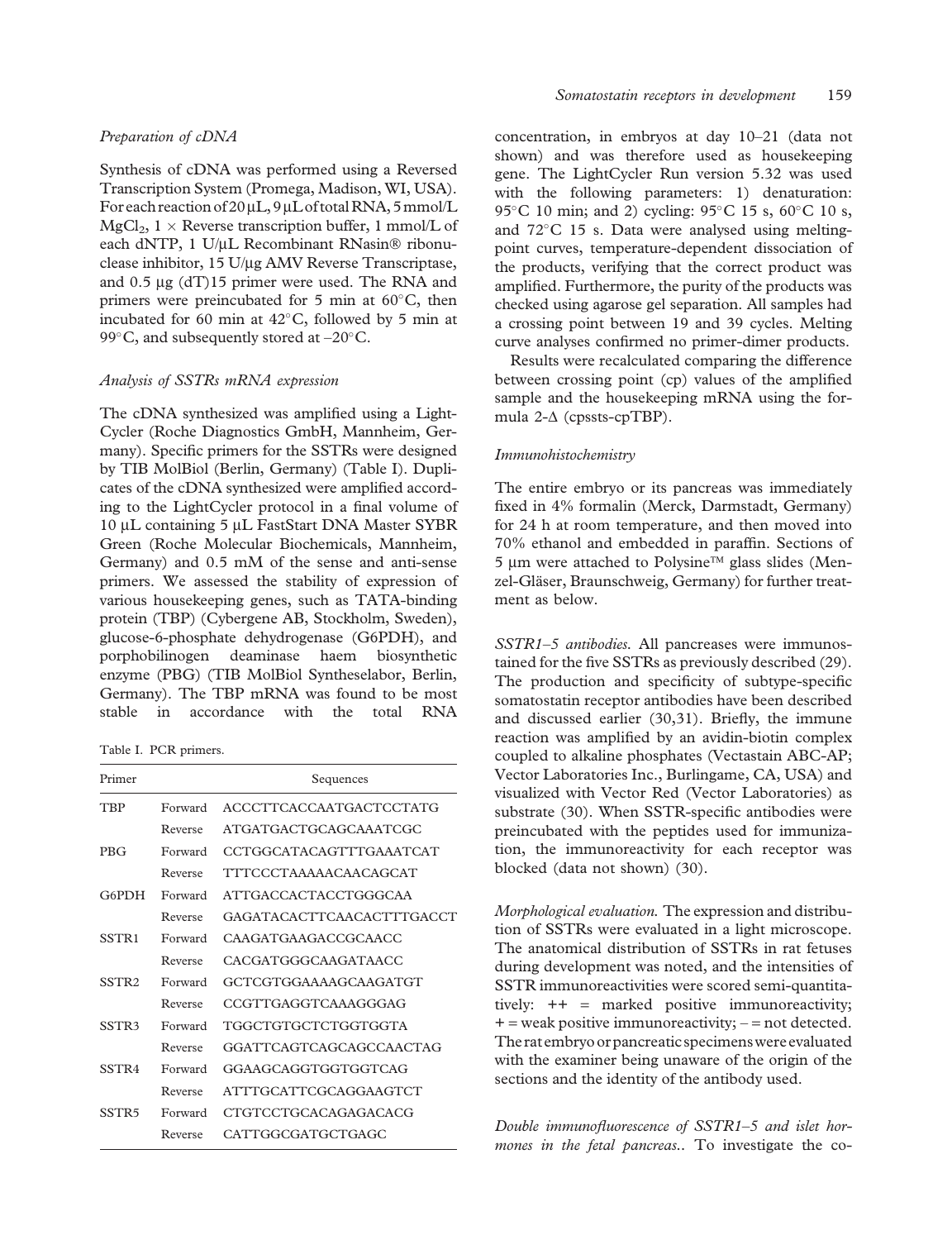expression of SSTR1–5 in pancreatic islet cells of the rat fetus we used a previously described immunofluorescence method ([30](#page-12-0)). Fetal pancreatic specimens were collected, paraffin-embedded, and stained for SSTR1–5 in a cocktail with chicken anti-insulin (1:750, Immunsystem, Uppsala, Sweden), chicken anti-glucagon (raised against human glucagon, 1:400, a kind gift from Associate Professor Anders Larsson; Novo Nordisk, Bagsvaerd, Denmark), sheep anti-somatostatin (1:25; Guildhay, Guildford, UK), or sheep anti-PP (1:25; SeroTech, Oxford, UK) as previously described ([30\)](#page-12-0). The immune reaction was visualized with a cocktail consisting of secondary antibodies, Cy3-conjugated donkey anti-rabbit IgG (1:100; Jackson ImmunoResearch, West Grove, PA, USA), and Cy2-conjugated donkey anti-sheep IgG (1:100; Jackson ImmunoResearch) or Cy2-conjugated donkey anti-chicken IgG (1:100; Jackson ImmunoResearch). Using different dilutions of the antibodies as well as omitting the primary antibodies, we tested the specificity of the commercial antihormone antibodies.

Evaluation of immunofluorescence. Pancreatic sections were examined in a Leica Leitz DMR fluorescence microscope (Leica Microsystems, Wetzlar, Germany) equipped with filters of 492 nm to 510 nm for Cy2 (green) and 550 nm to 570 nm for Cy3 (red). Pictures from a Zeiss Axiocam camera (Carl Zeiss, Oberkochen, Germany) of pancreatic islets, using both filters, were merged together with Adobe Photoshop 7.0 software (Adobe, San Jose, CA, USA), in which a yellow colour indicated co-expression of SSTR subtypes with one of the four islet hormones tested in this study. Results were expressed as a percentage of SSTR-positive cells in relation to the total number of the respective islet cell type in a specific pancreatic islet.

#### Statistical analysis

Data are presented as means  $\pm$  SEM, and groups of data were compared using Student's  $t$  test, where  $p < 0.05$  was considered as statistically significant. The computer program used was SigmaStat 2.0 (SPSS Science, Chicago, IL, USA).

## Results

## Immunocytochemical detection of SSTRs during rat development

To investigate the protein expression of SSTRs in different embryonic tissues, whole rat embryos from embryonic day 10 to birth were collected and immunostained for SSTR1–5. Tissues were identified using light microscopy, and SSTR expression was graded (for details see [Table II\)](#page-5-0). In [Figure 1](#page-6-0) representative sections from rat embryos immunostained for SSTRs at different stages of development are demonstrated.

SSTR1 protein expression was identified in the neural tube, yolk sac, and aorta on day 10 and 11, and in aorta from day 11 [\(Figure 1A\)](#page-6-0), while expression in other tissues was detected from day 14–15 and onwards. Retina was an exception, with SSTR1 expression present from day 19 ([Figure 1F\)](#page-6-0). The expression was usually weak, but in skin and cartilage it was more intense for 2 and 3 consecutive days.

Expression of SSTR2 was similar to SSTR1 with a few exceptions: expression in the heart was not detected until day 14, while SSTR2 was detected in the retina from day 15 ([Figure 1B\)](#page-6-0).

SSTR3 was expressed during early development in all organs except for the heart, where it was detected from day 11 and skin from day 14. The expression gradually decreased in some organs beginning in the cartilage and retina from day 17, later in the liver, and lens from day 19. Expression was usually weak, but the lens and muscle showed a more intense staining ([Figure 1D](#page-6-0)).

SSTR4 expression was found early in the neural tube, yolk sac, skin, heart, liver, and brain, while cartilage, retina, and lens showed expression on day 15 or later ([Figure 1E, G](#page-6-0)). SSTR4 was not expressed in muscle.

SSTR5 was the most universally expressed receptor, being present in all tissues investigated and with an intense staining in the skin, lens, muscle, and brain ([Figure 1C](#page-6-0)).

## SSTRs mRNA expression during development of the embryonic rat pancreas

SSTR1: The expression of SSTR1 was faint at day 14. At day 15 the levels were higher and peaked at day 17. Subsequently, at day 19 it disappeared, but returned with high expression in the newborn. In the adult pancreas, expression of SSTR1 was very weak ([Figure 2A\)](#page-7-0).

SSTR2: Expression of SSTR2 was present at day 14–15 with a peak at day 17, but then there was a decline in the mRNA levels. In the pancreas of adult rats SSTR2 expression was absent [\(Figure 2B](#page-7-0)).

SSTR3: Levels of SSTR3 were under the detection level at day 14–19. In the newborn the levels increased, and there was high expression of SSTR3 in the adult rat pancreas ([Figure 2C](#page-7-0)).

SSTR4: Low SSTR4 levels were detected at days 14–19. In the newborn the levels were much higher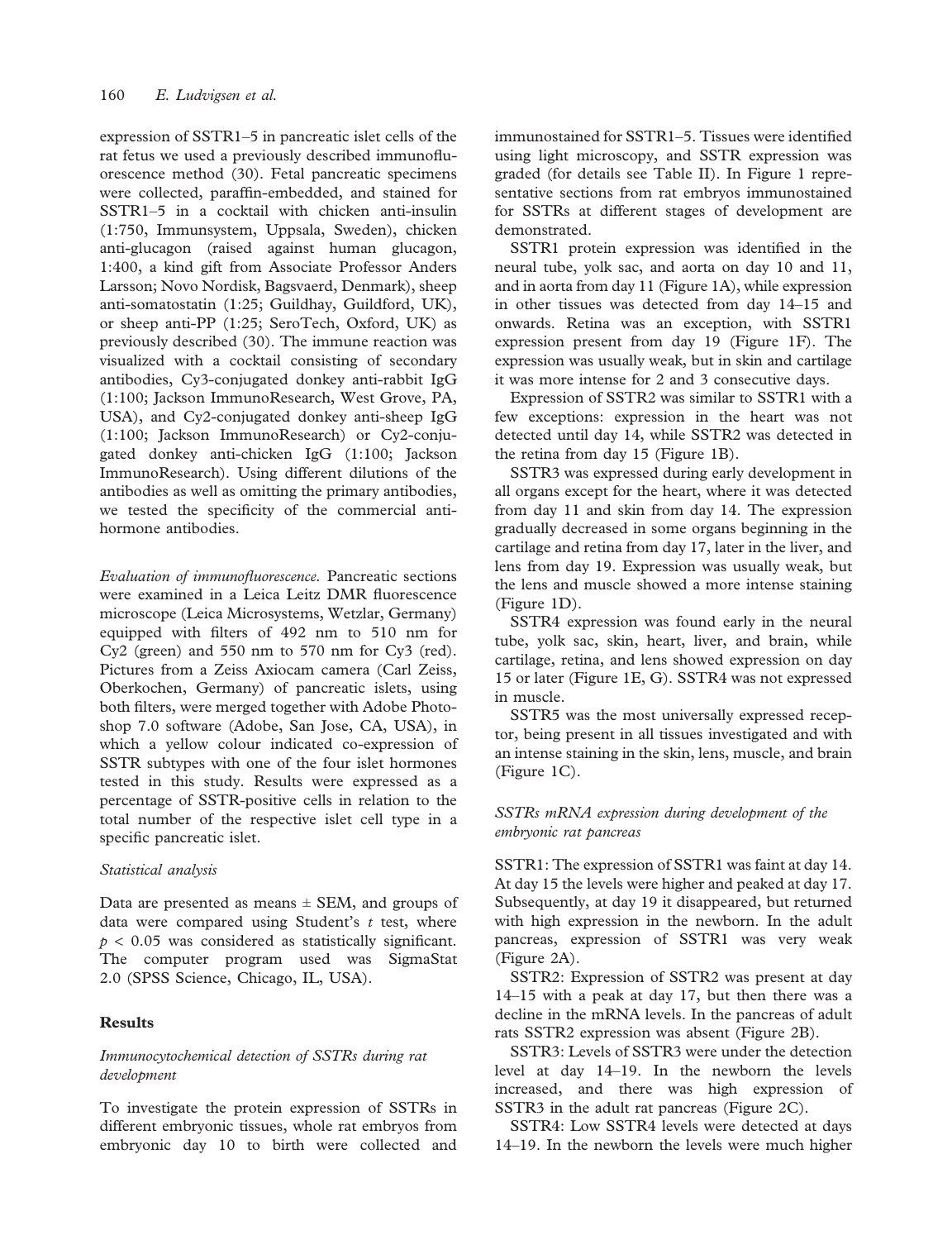| Structure               | Embryonal day | $\text{SSTR1}$                   | SSTR <sub>2</sub>                | SSTR3                    | SSTR4                            | SSTR5                            |
|-------------------------|---------------|----------------------------------|----------------------------------|--------------------------|----------------------------------|----------------------------------|
| Neural tube             | $10\,$        | $\boldsymbol{+}$                 | $\boldsymbol{+}$                 | $++$                     | $\boldsymbol{+}$                 | $\pmb{++}$                       |
|                         | $11\,$        | $+ +$                            | $+ +$                            | $^{++}$                  | $^+$                             | $\pm$                            |
|                         | $12\,$        | $^+$                             | $-$                              | $\boldsymbol{+}$         | $++$                             | $\pmb{++}$                       |
| Yolk sac                | $10\,$        | $+ +$                            | $+ +$                            | $^{+}$                   | $\qquad \qquad +$                | $+$                              |
|                         | $11\,$        | $\qquad \qquad +$                | $\boldsymbol{+}$                 | $\qquad \qquad +$        | $\pm$                            | $+$                              |
|                         | $12\,$        | $\rm n.i.$                       | $\rm n.i.$                       | $\rm n.i.$               | n.i.                             | $\rm n.i.$                       |
| Aorta                   | $10\,$        | $\qquad \qquad +$                | $\boldsymbol{+}$                 | $^{+}$                   | $\qquad \qquad +$                | $\qquad \qquad +$                |
|                         | $11\,$        | $\ddot{}$                        | $+ +$                            | $^{+}$                   | $\qquad \qquad +$                | $^+$                             |
|                         | $12\,$        | $\overline{\phantom{0}}$         | $-$                              | $\qquad \qquad +$        | $+$                              | $+$                              |
| Skin                    | $10\,$        | $\rm n.i.$                       | $\rm n.i.$                       | $\rm n.i.$               | $\rm n.i.$                       | n.i.                             |
|                         | $11\,$        | n.i.                             | n.i.                             | n.i.                     | n.i.                             | n.i.                             |
|                         | $12\,$        | $\qquad \qquad -$                | $\overline{\phantom{0}}$         | $\overline{\phantom{0}}$ | $+$                              | $^+$                             |
|                         | $14\,$        | $\qquad \qquad +$                | $+ +$                            | $\ddot{}$                | $\qquad \qquad +$                | $+ +$                            |
|                         | $15\,$        | $+ +$                            | $+ +$                            | $^{+}$                   | $++$                             | $+ +$                            |
|                         | $17\,$        | $\qquad \qquad +$                | $+ +$                            | $^{+}$                   | $\qquad \qquad +$                | $\pmb{++}$                       |
|                         | 19            | $\, +$                           | $\boldsymbol{+}$                 | $\overline{\phantom{0}}$ | $ \,$                            | $\qquad \qquad +$                |
|                         | Newborn       | $\begin{array}{c} + \end{array}$ | $^{++}$                          | $^{++}$                  | $^{++}$                          | $+ +$                            |
| $\operatorname*{Heart}$ | $10\,$        | $\overline{\phantom{0}}$         |                                  | $\overline{\phantom{0}}$ | $\overline{\phantom{0}}$         | $\qquad \qquad +$                |
|                         | $11\,$        | $+ +$                            |                                  | $+ +$                    | $^+$                             | $\qquad \qquad +$                |
|                         | $12\,$        | $^{+}$                           |                                  | $^{+}$                   | $+ +$                            | $\ddot{}$                        |
|                         | $14\,$        | $^{+}$                           | $\begin{array}{c} + \end{array}$ | $^{+}$                   | $\, +$                           | $\ddot{}$                        |
|                         | $15\,$        | $\ddot{}$                        | $\! + \!\!\!\!$                  | $^{+}$                   | $^+$                             | $\ddot{}$                        |
|                         | $17\,$        | $\ddot{}$                        | $\begin{array}{c} + \end{array}$ | —                        | $\begin{array}{c} + \end{array}$ | $\begin{array}{c} + \end{array}$ |
| Liver                   | $14\,$        | $\begin{array}{c} + \end{array}$ | $^{+}$                           | $^{+}$                   | $\ddot{}$                        | $\ddot{}$                        |
|                         | $15\,$        | $\ddot{}$                        | $\begin{array}{c} + \end{array}$ | $\ddot{}$                | $^{+}$                           | $\ddot{}$                        |
|                         | $17\,$        |                                  | $\begin{array}{c} + \end{array}$ | $\ddot{}$                | $\begin{array}{c} + \end{array}$ | $^{+}$                           |
|                         | 19            | $^{+}$                           | $^+$                             | $\overline{\phantom{a}}$ | $\qquad \qquad -$                | $\qquad \qquad +$                |
|                         | Newborn       | $\rm n.i.$                       | $\rm n.i.$                       | $\rm n.i.$               | $\rm n.i.$                       | $\rm n.i.$                       |
| Cartilage               | $14\,$        | $\qquad \qquad -$                | $\begin{array}{c} + \end{array}$ | $^{+}$                   |                                  | $^{+}$                           |
|                         | 15            | $\begin{array}{c} + \end{array}$ | $^{+}$                           | $^{+}$                   | $\overline{\phantom{0}}$         | $\ddot{}$                        |
|                         | $17\,$        | $++$                             | $^{++}$                          |                          | +                                | $\ddot{}$                        |
|                         | 19            | $+ +$                            | $+ +$                            | -                        | $^{+}$                           | $\ddot{}$                        |
|                         | Newborn       | $+ +$                            | $\boldsymbol{+}$                 |                          | $\begin{array}{c} + \end{array}$ | $\begin{array}{c} + \end{array}$ |
| Retina                  | $14\,$        |                                  |                                  | $\pmb{+}$                |                                  | $\ddot{}$                        |
|                         | $15\,$        |                                  | $^{+}$                           | $\ddot{}$                |                                  | $\ddot{}$                        |
|                         | 17            |                                  | $+ +$                            |                          | $\ddot{}$                        | $\qquad \qquad +$                |
|                         | 19            | $+ +$                            | $\qquad \qquad +$                | $\overline{\phantom{0}}$ | $\overline{\phantom{0}}$         | $+$                              |
|                         | Newborn       | n.i.                             | n.i.                             | $\rm n.i.$               | $\rm n.i.$                       | $\rm n.i.$                       |
| Lens                    | $14\,$        | $\overline{\phantom{0}}$         | $\overline{\phantom{0}}$         | $+ +$                    | $\overline{\phantom{0}}$         | $\pm$                            |
|                         | 15            | $^{+}$                           |                                  | $^{++}$                  | $^{+}$                           | $^{++}$                          |
|                         | $17\,$        | $\ddot{}$                        | $\pmb{+}$                        | $^+$                     | $++$                             | $+ +$                            |
|                         | 19            |                                  | $\ddot{}$                        | $\overline{\phantom{0}}$ | $\equiv$                         | $\pm$                            |
|                         | Newborn       | n.i.                             | n.i.                             | n.i.                     | $\rm n.i.$                       | $\rm n.i.$                       |

<span id="page-5-0"></span>Table II. Summarized protein expression of SSTR1–5 in major structures identified in rat embryos from day 10 to birth.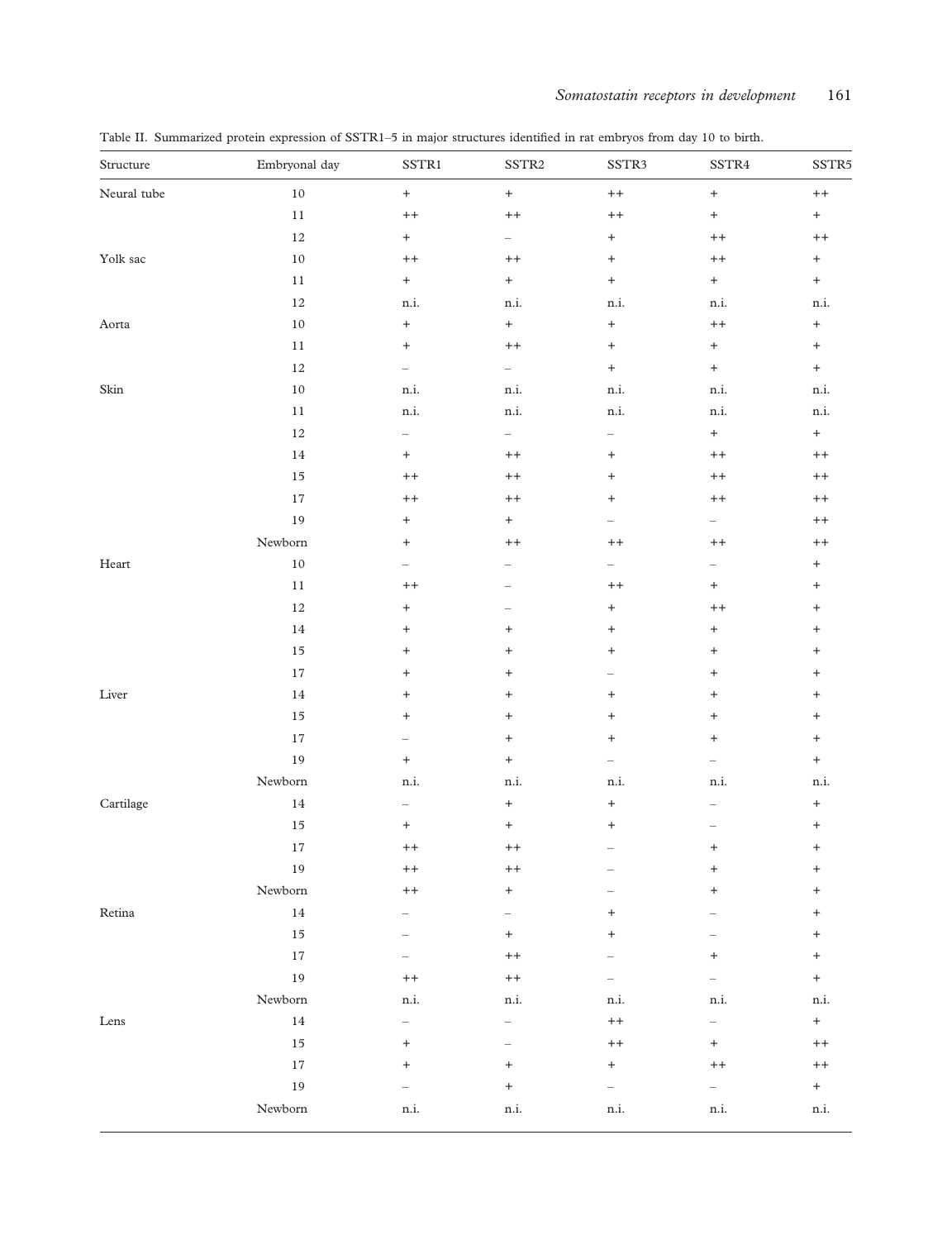# <span id="page-6-0"></span>162 E. Ludvigsen et al.

| Structure      | Embryonal day | SSTR1     | SSTR <sub>2</sub> | SSTR <sub>3</sub> | SSTR4   | SSTR5     |
|----------------|---------------|-----------|-------------------|-------------------|---------|-----------|
| Muscle         | 14            | n.i.      | n.i.              | n.i.              | n.i.    | n.i.      |
|                | 15            | $\ddot{}$ | $\ddot{}$         | $^{++}$           |         | $^{++}$   |
|                | 17            | $\ddot{}$ | $\ddot{}$         | $^{++}$           |         | $^{++}$   |
| Diencephalon   | 14            | $\ddot{}$ | $\ddot{}$         | $\ddot{}$         | $^{++}$ | $^{++}$   |
|                | 15            | $\ddot{}$ | $\ddot{}$         | $+$               | $+$     | $^{++}$   |
|                | 17            | $^{++}$   | $\ddot{}$         | $\ddot{}$         |         | $\ddot{}$ |
| Mesencephalon  | 14            | $\ddot{}$ | $\ddot{}$         | $\ddot{}$         | $^{++}$ | $^{++}$   |
|                | 15            | $\ddot{}$ | $\ddot{}$         | $^{+}$            | $+$     | $^{++}$   |
|                | 17            | n.i.      | n.i.              | n.i.              | n.i.    | n.i.      |
| Rhomencephalon | 14            | $\ddot{}$ | $\ddot{}$         | $^{+}$            | $^{++}$ | $^{++}$   |
|                | 15            | $\ddot{}$ | $\ddot{}$         | $^{+}$            | $+$     | $^{++}$   |
|                | 17            | n.i.      | n.i.              | n.i.              | n.i.    | n.i.      |
|                |               |           |                   |                   |         |           |

The distribution and intensity of SSTR staining were scored semi-quantitatively. The immunostainings are reported for SSTR1, SSTR2, SSTR3, SSTR4, and SSTR5 for all major structures in rat embryos.

+ weak positive staining; ++ clear positive staining; – not detected; n.i. tissue not investigated.



Figure 1. The immunohistochemical staining for SSTR subtypes. A: At embryonal day 11 (SSTR1, magnification 100×); B: day 15 (SSTR2, magnification  $16\times$ ); and C: day 17 (SSTR5, magnification  $16\times$ ) in rat embryos. Positive staining by SSTR antibodies is highlighted by red colour. D-G: Structures in rat embryos from day 15 to birth (magnification 200×). D: positive staining of SSTR3 in the lens at day 15. E: The outer part of the skin expresses SSTR4 at day 15; F: part of the eye is positive for SSTR1 at day 19; and G: the outer part of the skin is immunostained for SSTR5 in the newborn.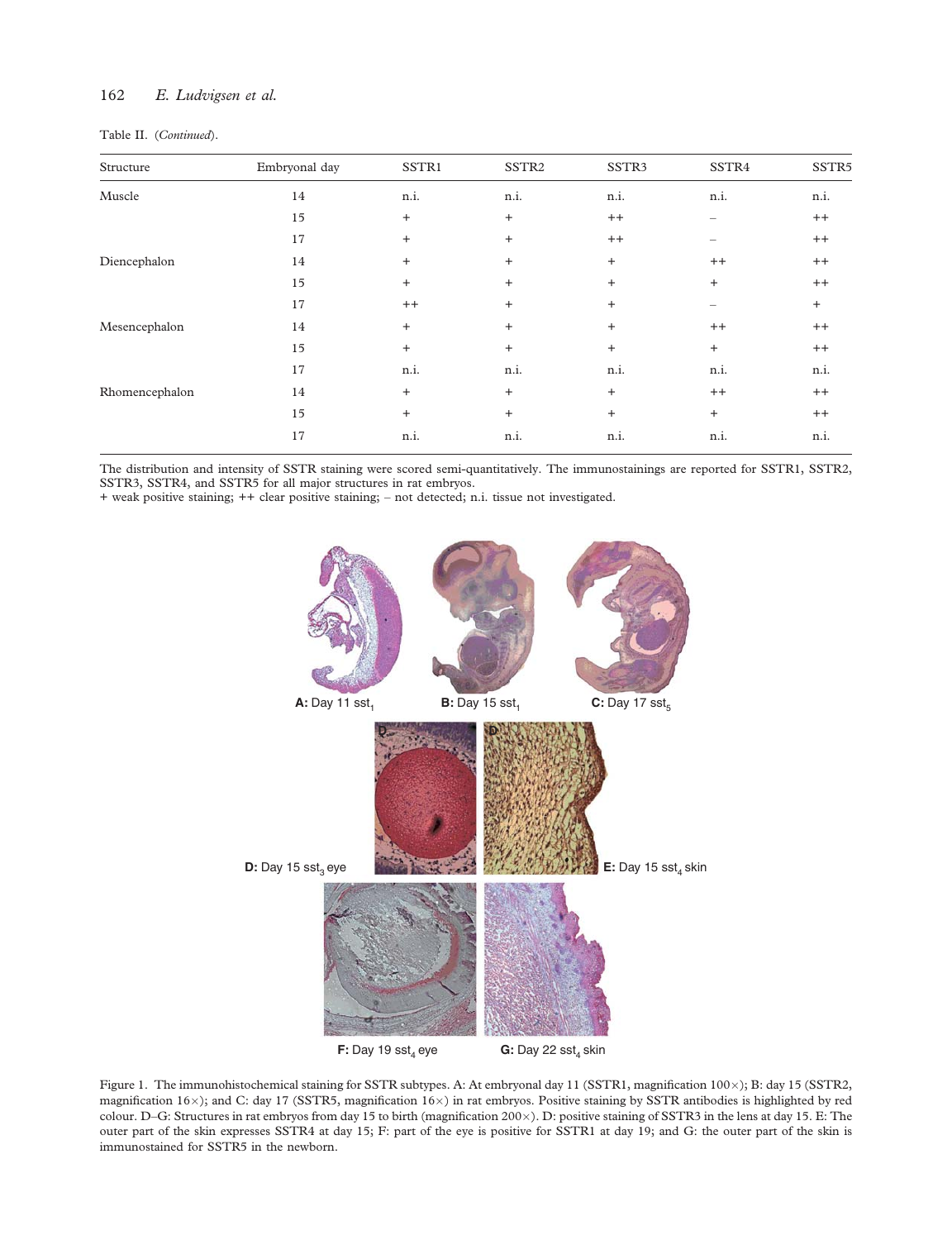<span id="page-7-0"></span>

Figure 2. Expression of SSTR mRNAs in the embryonic rat pancreas amplified using real-time PCR. A: SSTR1; B: SSTR2; C: SSTR3; D: SSTR4; E: SSTR5. Data are given as mean relative expression (2- $\Delta$ (cpssts-cpTBP)) of embryonal pancreases from the same day.

and comparable to the high expression levels of SSTR1. In adult pancreatic tissues there was no SSTR4 expression (Figure 2D).

SSTR5: Expression of SSTR5 was low in all fetal pancreatic specimens. This was in contrast to the adult pancreas where mRNA levels were high (Figure 2E).

#### SSTRs mRNA expression in entire rat embryos

Total RNA of rat embryos  $(n = 11)$  was collected from embryonal day 10 up to birth. Embryos from one pregnant rat were considered as one observation.

SSTR1: There was no expression of SSTR1 in rat embryos 10–11 days old. It increased markedly from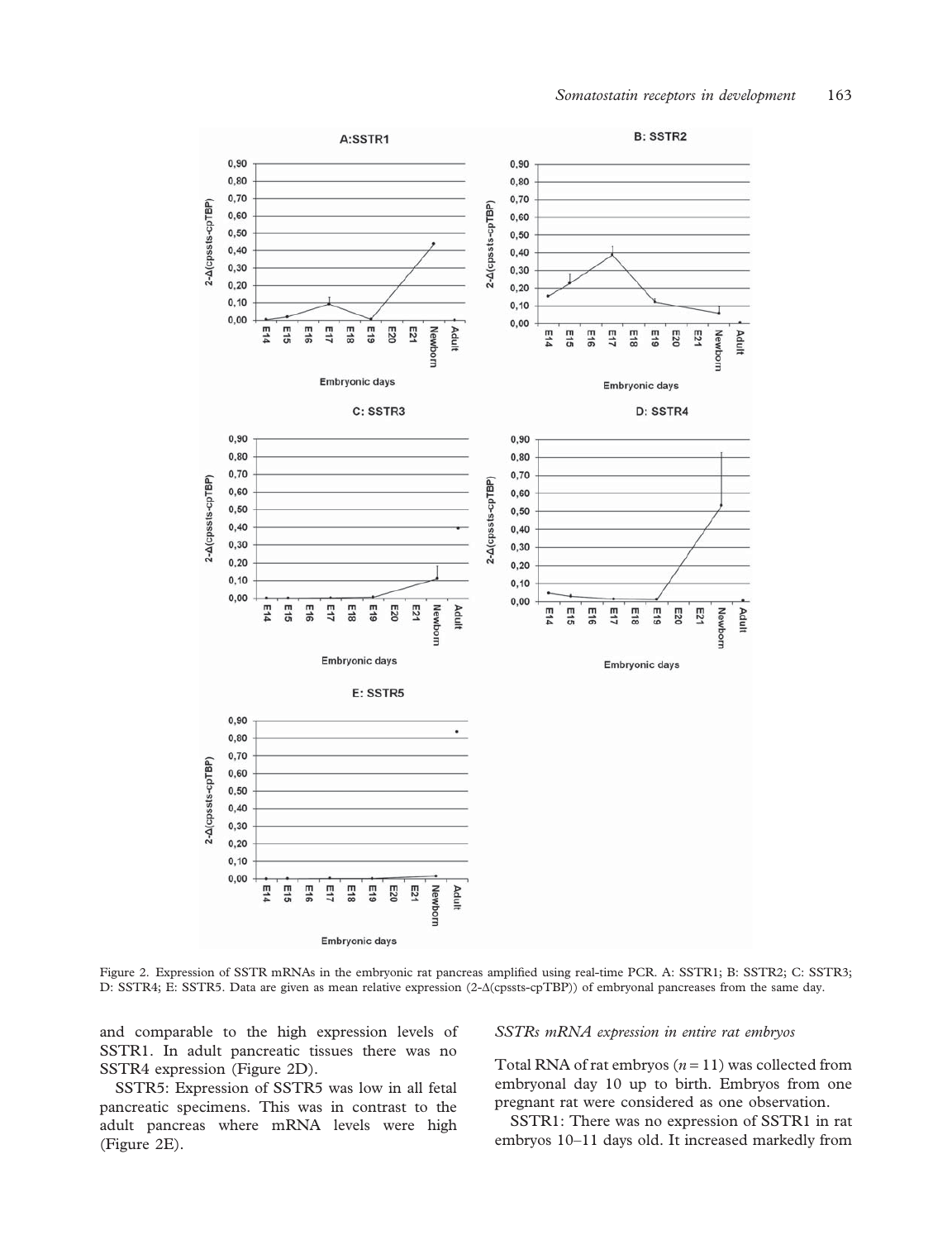<span id="page-8-0"></span>

Figure 3. Expression of SSTR mRNAs of entire rat embryos amplified using real-time PCR. A: SSTR1; B: SSTR2; C: SSTR3; D: SSTR4; E): SSTR5. Embryos pooled from one pregnant rat ( $n = 11$ ) were considered as one observation.

day 12 with a peak at day 14. At day 15–19 the SSTR1 expression decreased, but increased slightly again in the newborn (Figure 3A).

SSTR2: The expression of SSTR2 was barely detectable at day 10 in the embryos, but increased markedly up to day 14 followed by a decline during development (Figure 3B).

SSTR3: We were unable to detect SSTR3 mRNA before embryonic day 15. SSTR3 expression increased 5-fold at day 19 but disappeared in the newborn (Figure 3C).

SSTR4: There was some expression of SSTR4 at day 11, and it then increased with a peak at day 14 (Figure 3D).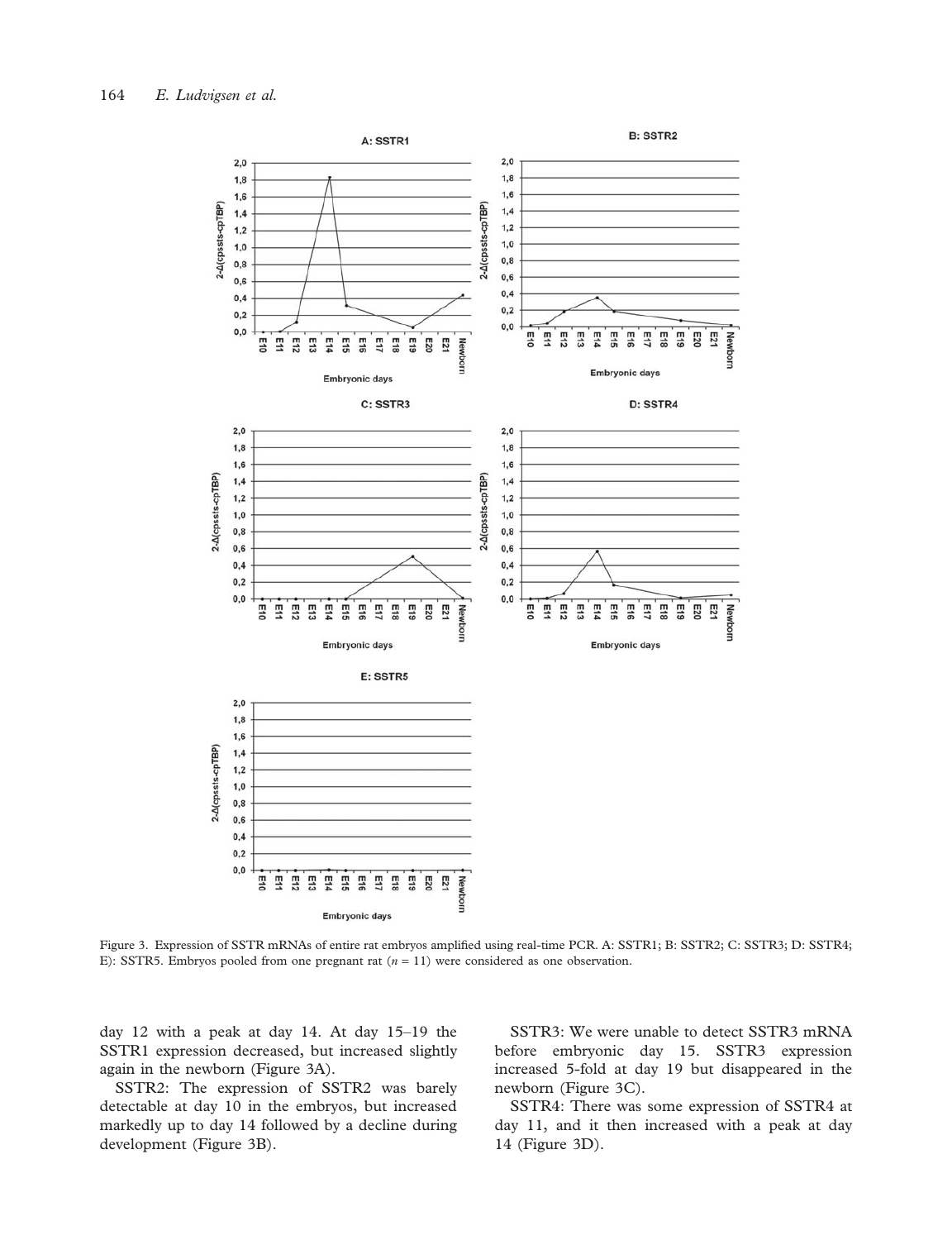<span id="page-9-0"></span>SSTR5: At all time points investigated, there was no expression of SSTR5 mRNA [\(Figure 3E\)](#page-8-0).

# Presence of SSTRs in endocrine cells of the embryonal pancreas

Pancreatic specimens from embryonal days 19, 21, in the newborn, and from adult rats were used to investigate the distribution of SSTRs in pancreatic islet cells. In all investigated pancreatic sections at least 10 islets  $(n=10-20)$  were identified and their islet cells counted. The results are summarized in Table III. It should be noted that SSTR immunofluorescence was not analysed in the exocrine part of the pancreas.

SSTR1 was highly expressed in  $\beta$ - and PP-cells and had a moderate to low expression in  $\alpha$ - and  $\delta$ -cells. Expression was especially low in  $\alpha$ -cells on day 21 and in the newborn.

SSTR2 displayed a very weak expression in embryonal b-cells, while the expression was moderate in adult rats. In the other pancreatic islet cell types SSTR2 showed a high to moderate expression.

SSTR3 showed a low to moderate expression in b- and -cells, while the expression was high in the other two cell types, although declining with time in PP-cells.

SSTR4 showed a high expression in embryonal b-cells at day 21 and in the newborn, while the expression in the other islet cells was low or absent. In the adult pancreatic islets expression of SSTR4 was low to moderate except for the  $\delta$ -cells.

SSTR5 was not expressed at all in embryonal b-cells, while adult rat pancreas had a high expression. The highest expression was found in -cells, while d- and PP-cells had a moderate expression.

## Discussion

#### mRNA expression in whole rat embryos

In whole rat embryos the SSTR mRNA expression was very weak at day 10 but showed a peak already at day 14, followed by a decrease at day 15 in the fetus. A similar expression profile was demonstrated in the optic pathways and cerebellum during rat

| Table III. Quantitative analysis of the expression of SSTRs in $\beta$ -cells, $\alpha$ -cells, $\delta$ -cells, or PP-cells in the fetal rat pancreas from day 19, 21 and in |  |  |
|-------------------------------------------------------------------------------------------------------------------------------------------------------------------------------|--|--|
| the newborn. Percentages are proportion of cells in which immunofluorescence was detected.                                                                                    |  |  |

| Embryonal day $^{\rm a}$              | SSTR1 (%)     | SSTR2 (%)        | SSTR3 (%)               | SSTR4 (%)    | SSTR5 (%)        |
|---------------------------------------|---------------|------------------|-------------------------|--------------|------------------|
| $\beta$ -cells                        |               |                  |                         |              |                  |
| E19                                   | 80            | $\mathbf{2}$     | 15                      | $\mathbf{0}$ | $\mathbf{0}$     |
| $\rm E21$                             | 5             | $\boldsymbol{2}$ | 30                      | 67           | $\mathbf{0}$     |
| ${\hbox{Newton}}$                     | 85            | $\boldsymbol{2}$ | $\overline{\mathbf{c}}$ | 65           | $\boldsymbol{0}$ |
| $\mbox{Adult}^{\mbox{\scriptsize b}}$ | 50            | 40               | $40\,$                  | 35           | $60\,$           |
| $\alpha\text{-}cells$                 |               |                  |                         |              |                  |
| $\rm E19$                             | 50            | 75               | $\sqrt{2}$              | 5            | $80\,$           |
| $\rm E21$                             | $\mathfrak s$ | 65               | $15\,$                  | $10\,$       | 15               |
| Newborn                               | 5             | 60               | 5                       | $30\,$       | $40\,$           |
| $\mbox{Adult}^{\mbox{\scriptsize b}}$ | $40\,$        | $80\,$           | $20\,$                  | $20\,$       | 85               |
| $\delta\textit{-cells}$               |               |                  |                         |              |                  |
| E19                                   | 35            | 55               | 5                       | $\mathbf{0}$ | $20\,$           |
| $\rm E21$                             | 15            | 18               | 45                      | $\mathbf{0}$ | 5                |
| ${\hbox{Newton}}$                     | $10\,$        | 60               | $75\,$                  | $10\,$       | 15               |
| $\mbox{Adult}^{\mbox{\scriptsize b}}$ | 60            | $70\,$           | 70                      | $80\,$       | $40\,$           |
| $\cal PP\mbox{-}cells$                |               |                  |                         |              |                  |
| $\rm E19$                             | 60            | 85               | $100\,$                 | $20\,$       | $30\,$           |
| E21                                   | 20            | 20               | $40\,$                  | 15           | 35               |
| Newborn                               | 80            | 30               | 35                      | $20\,$       | $15\,$           |
| Adult b                               | $30\,$        | 15               | 15                      | 15           | $20\,$           |

<sup>a</sup> Developmental stage of pancreatic specimens investigated.<br><sup>b</sup> For comparative purposes observations from a previous study ([30](#page-12-0)) on adult rat pancreases have been included.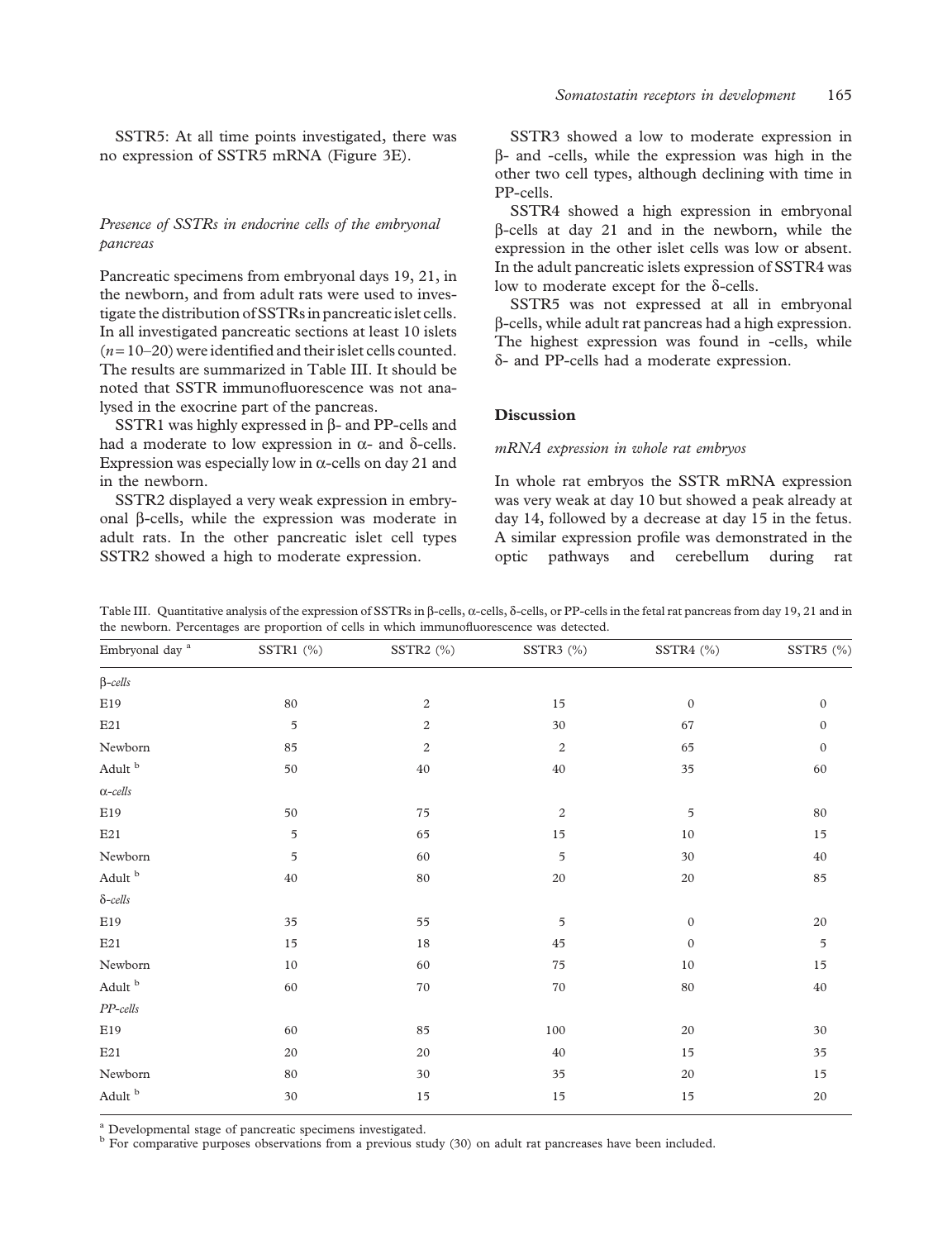development [\(22](#page-12-0)). The most highly expressed mRNA was SSTR1, followed by SSTR4 and SSTR2 mRNAs [\(Figure 3](#page-8-0)). Interestingly, according to a phylogenetic analysis, the SSTR1 and SSTR4 subtypes are more closely related to each other, forming a subfamily, than to the other three SSTRs which form a separate subfamily [\(25](#page-12-0)). Thus, our finding of similar gene regulation for SSTR1 and SSTR4 is consistent with their closer evolutionary relationship. The expression of SSTR5 was weak, while SSTR3 expression was absent during day 10–14 in the fetus. Recent studies demonstrated that the SSTRs genes might be agedependent. This may suggest that different SSTRs are expressed not only in a particular tissue, but also in a critical time frame during development of rodents [\(25,32,33](#page-12-0)). This is in line with our data in that the SSTRs mRNA expression varied over time during development of the pancreas as well as the whole fetus.

#### Organ-specific protein expression

To investigate the organ-specific SSTR protein expression, subtype-specific SSTR antibodies were used on paraffin-embedded embryos collected at embryonal days 10 to birth. Because of their size, newly born fetuses could not be cut, therefore only the neck and head were cut and stained. Due to this, the comparison of protein expression data obtained from these tissues with SSTR mRNA expressions from pooled whole embryos must be interpreted with caution. This circumstance may explain the discrepancy with, for example, the rapid drop for SSTR1 at E19 to E21 (80% to 5%). This pattern was observed in several of the animals included in this study, but further studies are needed to explore this issue. In the skin, SSTR4 and SSTR5 were the subtypes first detected, and then the other SSTRs followed at day 14 [\(Table II\)](#page-5-0). In a previous study proliferating epithelial cells were demonstrated to express mainly SSTR2 and SSTR5, which may suggest a developmental role for SSTRs in angiogenesis ([34\)](#page-12-0). Another study reported that all five SSTRs mRNAs were expressed in adult retina, with SSTR2 and SSTR4 as the most abundant, suggesting an important role for the SSTRs in the eye [\(35\)](#page-12-0). In our study the retina expressed only SSTR3 and SSTR5 at embryonic day 14, and SSTR2 appeared later. SSTR4 expression was first observed at day 17 in the retina, which was at the same time point as the SSTR3 expression disappeared. The immunostaining of SSTR1 was not detectable until day 19 in the retina. We showed that all five SSTRs were present in the brain at day 14 and that SSTR4–5 were strongly expressed. In diencephalon the intensity of SSTR4 seemed to decline with time. The function

and role of SSTR4 is as yet mainly unknown. In our study we demonstrate that during development the SSTR4 expression is detected almost in all tissues studied, with time suggesting an important developmental role for SSTR4, but further studies will be needed to confirm this. Furthermore, a counterregulatory pattern of the SSTRs expression was demonstrated in various tissues in the present study. For example, in diencephalon the expression of SSTR1 increased with time, while SSTR4–5 decreased. Interestingly, the protein expression of SSTR3–4 seemed to vary reciprocally in the neural tube as well as in cartilage, lens, and retina. Moreover, SSTR2–3 had a counter-regulatory pattern in lens, retina, and cartilage tissue. Both SSTR2–3 are known to be involved in the induction of apoptosis [\(14,15\)](#page-12-0). This may suggest that the protein expression of SSTRs during rat development is influenced differently by developmental signals, and may thereby have opposing effects during differentiation of specific tissues. Alternatively, it cannot be excluded that such changes suggest that different SSTRs may substitute for each other in order to maintain biological actions of somatostatin in developing tissues.

The occasionally observed discrepancies between levels of mRNA transcripts detected by PCR and protein expressions as detected by immunocytochemical methods may reflect methodological limitations concerning antibody specificity and cross-reactivity and very low abundant expressions of mRNA transcripts. On the other hand, it could also reflect dynamic and rapid changes during embryonic development. For individual findings in our investigation it is thus difficult to be certain to what extent such a result represented a true biological discrepancy.

# SSTR mRNA expression in endocrine cells of the pancreas

Pancreatic specimens were collected from rat fetuses at embryonic days 19, 21, and after birth. Sections were double-stained with SSTR subtype-specific antibodies and antibodies directed towards the four major islet hormones ([Table III\)](#page-9-0). In a previous study in adult rat pancreas we suggested that there exists a possible cross-talk between SSTR2 and SSTR5 on  $\beta$ -cells [\(18,19\)](#page-12-0), as also supported by others ([10](#page-11-0)[,12](#page-12-0),[25,36\)](#page-12-0). In the present study it was found that the protein expression of SSTR5 in embryonic pancreas was not detectable by the experimental settings chosen for this study. This was also the case for the SSTR5 mRNA levels in embryonic rat pancreas ([Figure 2E\)](#page-7-0) as well as for the whole rat embryo ([Figure 3E](#page-8-0)). However, both the protein expression of SSTR5 and the mRNA levels were very high in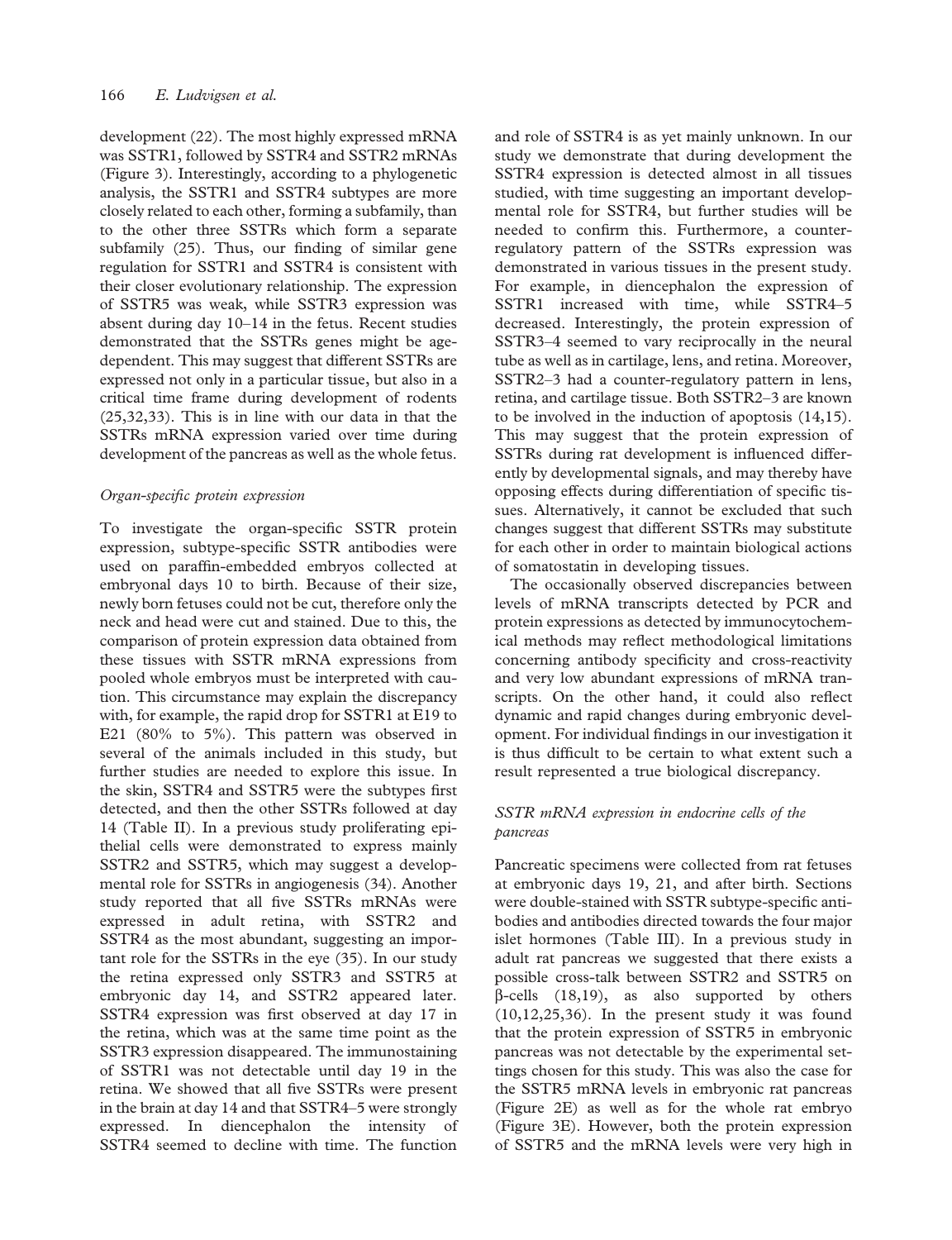<span id="page-11-0"></span>adult pancreatic tissue [\(Table III,](#page-9-0) [Figure 2E\)](#page-7-0). The receptor has been shown to play a role during insulin secretion; and the low prenatal pancreatic expression indicates that at this time point the physiological need for glucose sensitization is not yet prioritized in the rat fetus, while this is required in the rat after birth.

Glucagon secretion is thought to be inhibited by SSTR2 [\(12](#page-12-0)), and the high co-expression of SSTR2 observed in rat pancreatic  $\alpha$ -cells all through rat pancreatic development and adult pancreatic tissue may suggest that glucagon secretion has an important function already in the rat embryo. Moreover, a peak at embryonic day 14 was observed for SSTR2 during pancreas development (also seen for SSTR1) ([Figure 2A, B](#page-7-0)), suggesting that this may be an important time point in glucagon secretion development. In line with this the majority of SSTR1 was co-expressed on  $\alpha$ -cells early in development. This finding is in line with previous observations showing that the cross-talk between SSTR1 and SSTR2 is important for a maximal inhibitory effect on glucagon secretion ([18,19,30\)](#page-12-0). In addition, the majority of  $\alpha$ -cells also express SSTR5, making it possible that the cross-talk also includes this receptor for maximum regulatory effects, but further studies are needed to support this.

There is little information about  $\delta$ -cells in the pancreas, but our findings indicate that the co-expression of SSTR2–3 is similar in the newborn and in the adult pancreatic tissue, suggesting a possible basic role in somatostatin secretion. Moreover, the high co-expression of SSTR3 at embryonic day 21, in the newborn, and in adult tissue is in line with the increasing mRNA levels of the same receptor ([Figure 2C](#page-7-0)). PP-cells are also poorly investigated, and not much is known about their function and role in the developing rat pancreas. Therefore we can only put forward the idea that the high co-expression of SSTR1–3 in these cells during development compared with that in the adult pancreas may indicate a possible important role for these SSTRs in developmental PP regulation. The co-localization of SSTR4–5 remained more or less the same during the development as well as in adult pancreas (about 20%). The reason for this is not clear, and more studies are needed to explore this issue further.

In summary, we have described the expression profiles of SSTRs both as total mRNA and as protein in the developing rat embryo and especially so in the pancreas. Expression profiles revealed mostly increased expression of the SSTRs up to embryonic day 14 and thereafter a decline. These results suggest an important role for SSTRs during the developmental process, and subsequent functional studies may elucidate the role of specific SSTRs for the growth, differentiation, and metabolism of different organs.

#### Acknowledgements

The technical expertise by Lisbeth Sagulin and handling of the animals by Dr Mattias Gäreskog and Dr Parri Wentzel are gratefully acknowledged. Funding: This work was supported by grants from the Swedish Research Council [72X-8273], the Swedish Diabetes Association, the Swedish Cancer Foundation, the Novo Nordisk Foundation, The Swedish Childhood Diabetes Foundation, the Family Ernfors Fund, the European Foundation for the Study of Diabetes, Magnus Bergvalls Foundation, and the Lions Foundation for Cancer Research at the University Hospital, Uppsala, Sweden.

Declaration of interest: The authors report no conflicts of interest. The authors alone are responsible for the content and writing of the paper.

#### References

- 1. Brazeau P, Vale W, Burgus R, Ling N, Butcher M, Rivier J, et al. Hypothalamic polypeptide that inhibits the secretion of immunoreactive pituitary growth hormone. Science. 1973; 179:77–9.
- 2. Moller LN, Stidsen CE, Hartmann B, Holst JJ. Somatostatin receptors. Biochim Biophys Acta. 2003;1616:1–84.
- 3. Patel YC. Somatostatin and its receptor family. Front Neuroendocrinol. 1999;20:157–98.
- 4. Raynor K, O'Carroll AM, Kong H, Yasuda K, Mahan LC, Bell GI, et al. Characterization of cloned somatostatin receptors SSTR4 and SSTR5. Mol Pharmacol. 1993;44: 385–92.
- 5. Yamada Y, Kagimoto S, Kubota A, Yasuda K, Masuda K, Someya Y, et al. Cloning, functional expression and pharmacological characterization of a fourth (hSSTR4) and a fifth (hSSTR5) human somatostatin receptor subtype. Biochem Biophys Res Commun. 1993;195:844–52.
- 6. Yamada Y, Post SR, Wang K, Tager HS, Bell GI, Seino S. Cloning and functional characterization of a family of human and mouse somatostatin receptors expressed in brain, gastrointestinal tract, and kidney. Proc Natl Acad Sci USA. 1992;89:  $251 - 5.$
- 7. Yamada Y, Reisine T, Law SF, Ihara Y, Kubota A, Kagimoto S, et al. Somatostatin receptors, an expanding gene family: cloning and functional characterization of human SSTR3, a protein coupled to adenylyl cyclase. Mol Endocrinol. 1992;6:2136–42.
- 8. Florio T, Schettini G. Multiple intracellular effectors modulate physiological functions of the cloned somatostatin receptors. J Mol Endocrinol. 1996;17:89–100.
- 9. Bousquet C, Puente E, Buscail L, Vaysse N, Susini C. Antiproliferative effect of somatostatin and analogs. Chemotherapy. 2001;47:30–9.
- 10. Strowski MZ, Kohler M, Chen HY, Trumbauer ME, Li Z, Szalkowski D, et al. Somatostatin receptor subtype 5 regulates insulin secretion and glucose homeostasis. Mol Endocrinol. 2003;17:93–106.
- 11. Rossowski WJ, Coy DH. Specific inhibition of rat pancreatic insulin or glucagon release by receptor-selective somatostatin analogs. Biochem Biophys Res Commun. 1994;205:341–6.